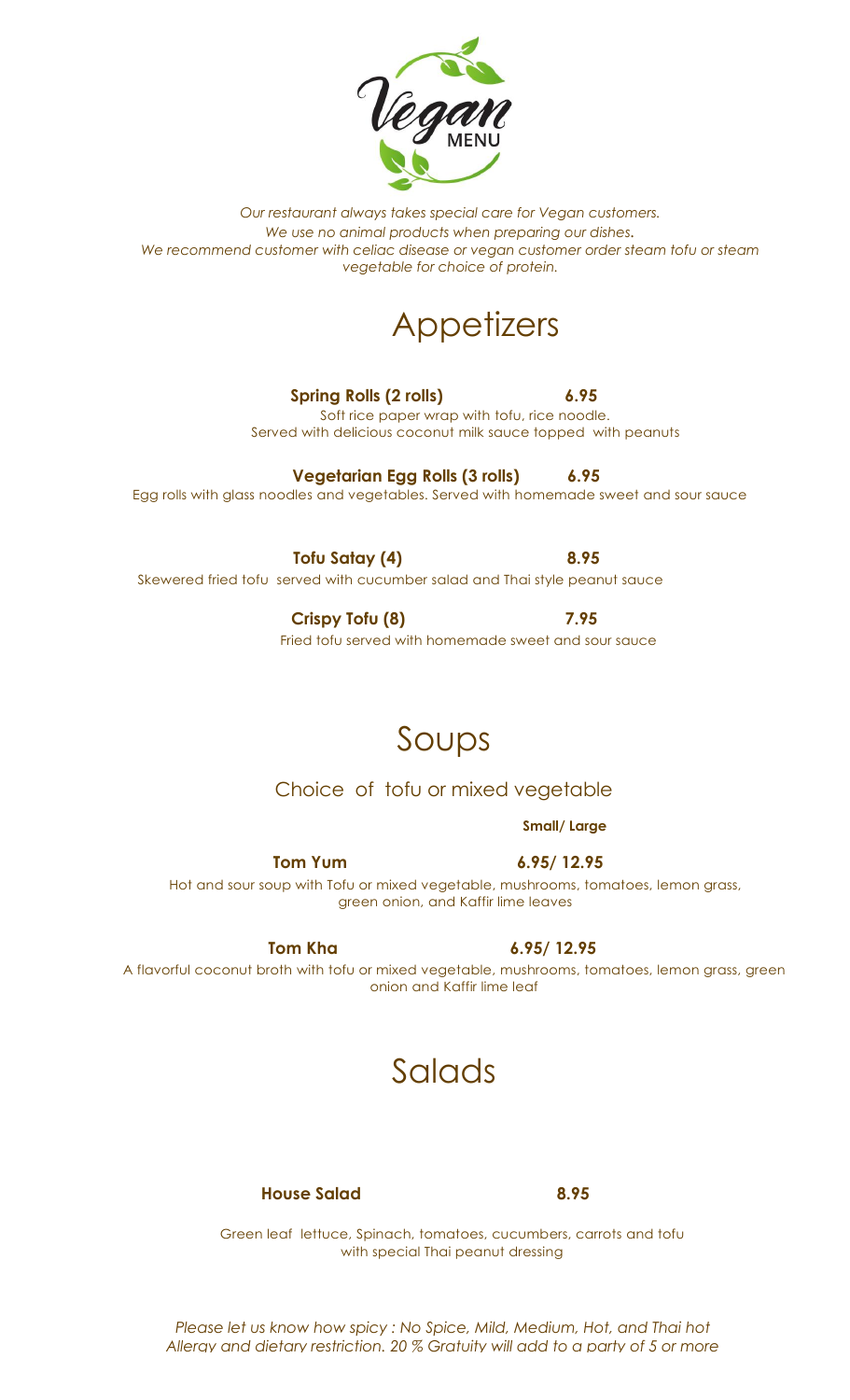

# Fried Rice

Choice of tofu or mixed vegetable **Lunch/ Dinner**

- **K1. Thai Fried Rice (Khao Pad)10.50/13.95** Fried rice with onion, carrot, broccoli
- **K2. Pineapple Fried Rice (Khao Pad Saparod) 10.50/ 13.95**

Tropical fried rice with pineapple, onion, cashew nut

**K3. Fried Rice with Thai Basil (Khao Pad Bai Ga-Prow) 10.50/13.95**

> Fried rice with onion, green bean, bell pepper and Thai basil

# Noodle

Choice of tofu or mixed vegetable. **Lunch/ Dinner**

**N1.Pad Thai Noodles 10.50/ 13.95** Rice noodles stir fried with bean sprouts, ground peanuts and green onion

- **N2.Drunken Noodles (Pad Kee Mow) 10.50/ 13.95** Thick rice noodles stir fried with a spicy chili sauce, basil, bell pepper and bean sprouts
- **N3. Pad See Eew 10.50/ 13.95** Thick rice noodles stir fried with sweet soy sauce, broccoli

**N4.Khow Soy 13.95/ 13.95** Northern style noodles with rice noodle, yellow curry sauce, topped with green pickle mustard , red onion, lime and crispy noodle

- **N5.Noodles Soup 13.95/ 13.95** Rice noodles in a delicious vegetable broth and bean sprout
- **N6.Tom Yum Noodles Soup 13.95/ 13.95** Rice noodles in Tom Yum broth. Topped with bean sprouts and green onion

## **Curry**

Choice of tofu or mixed vegetable. Includes white rice or add 2.50 for brown rice

#### **Lunch/ Dinner**

**C1. Green Curry 10.50/ 13.95** Zucchini, bamboo shoot, bell pepper and Thai basil in green curry sauce with coconut milk

**C2**. **Pineapple Curry 10.50/ 13.95** Pineapple, bell pepper, and basil in red curry sauce with coconut milk

**C3. Yellow Curry 10.50/ 13.95** Potatoes, carrot and onion, in yellow curry sauce with coconut milk served with a cucumber salad

**C4. Panang Curry 10.50/ 13.95** Panang curry cooked in coconut milk with carrot, snow peas and green bean

**C5. Massaman Curry 10.50/ 13.95** Potatoes, onion and roasted peanuts in massaman curry sauce with coconut milk

**C6. Red Curry 10.50/ 13.95** Coconut milk curry with zucchini, bamboo shoot, bell pepper, and Thai basil

## **Teriyaki**

All teriyaki comes with bento box includes steamed rice, salad and vegetable eggroll

**T1. Tofu Teriyaki 10.50/ 13.95** Tofu stir-fried topped with Teriyaki sauce and sesame seed

 $\,$  \*All Lunch served with soup of the day \*  $\,$  Mon-Sat : 11.00 AM to 3 PM  $\,$ **Soup for dine in and must order Lunch special only**

*Please let us know how spicy : No Spice, Mild, Medium, Hot, and Thai hot Allergy and dietary restriction. 20 % Gratuity will add to a party of 5 or more*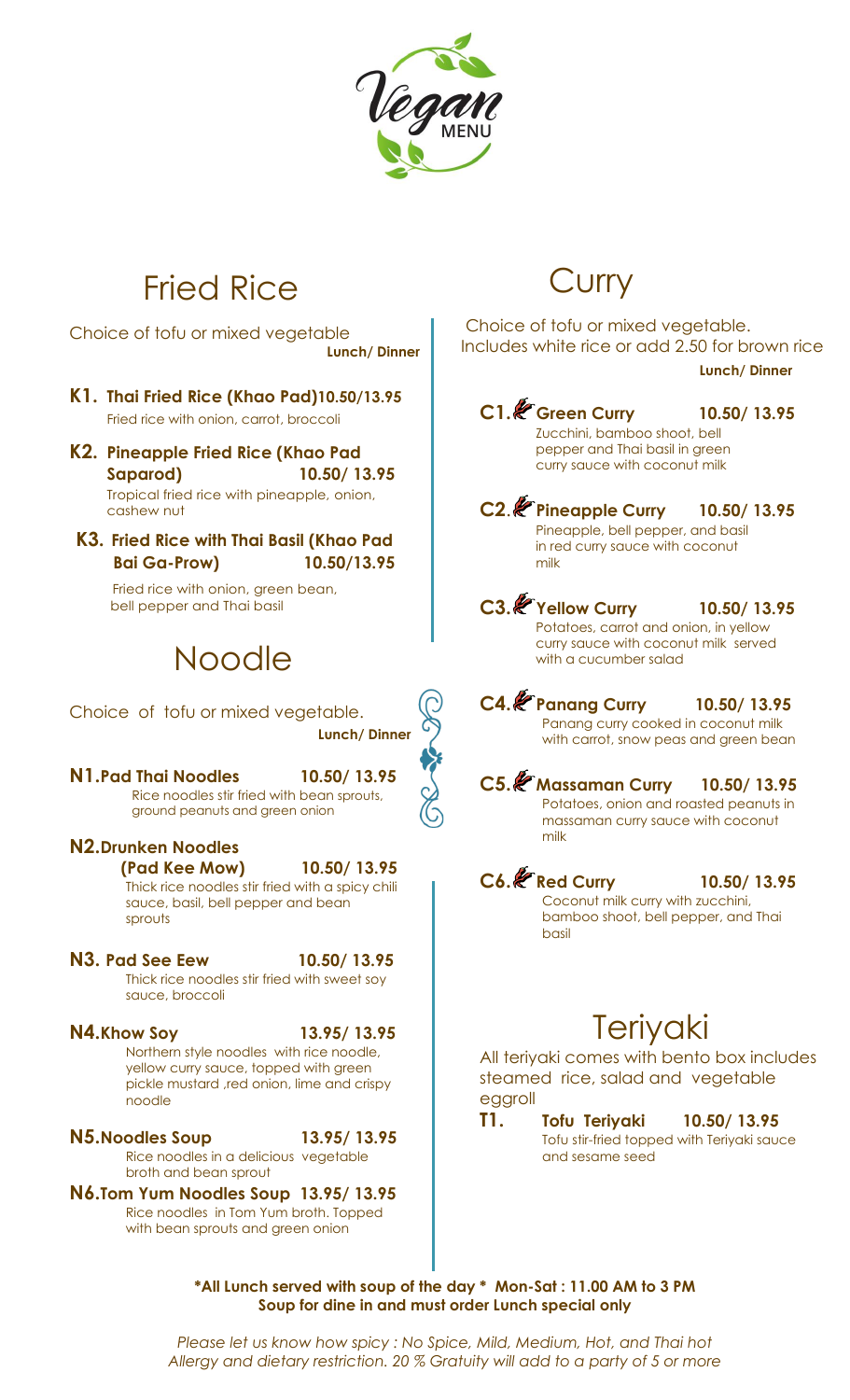

## Entrée

Choice of tofu or mixed vegetable. Includes white rice or add 2.50 for brown rice

|     |                                                                                                                                                                        | Lunch/Dinner |
|-----|------------------------------------------------------------------------------------------------------------------------------------------------------------------------|--------------|
|     | E1. <i>E</i> Pad Ga Prow<br>Stir-fried green bean, bell pepper,<br>onions, mushrooms, carrot in a spicy chili<br>sauce with Thai basil                                 | 10.50/13.95  |
|     | E2. Pad Nam Prik Pow 10.50/13.95<br>Stir-fried with special roasted chili,<br>onions, bell pepper, carrots and<br>cashews nut                                          |              |
| E3. | <b>Pad Priew Wan (Thai Style sweet</b><br>and sour)<br>Stir-fried onion, cucumbers, carrots, bell<br>pepper and pineapple with Thai style<br>sweet and sour sauce      | 10.50/13.95  |
| E4. | <b>Pad Pak (Stir-Fried Mixed</b><br>vegetable)<br>Stir-fried onion, carrot, bell pepper,<br>broccoli, snow peas , and bean sprout in a<br>light soy sauce recipe       | 10.50/13.95  |
| E5. | <b>Pad Khing (Stir Fried Ginger)</b><br>Fresh ginger sautéed with onion, mushrooms,<br>والطابط المتواطن والمتاري والمراجع والمراجع المراجع والمستعلم المتعارض والمستند | 10.50/13.95  |

carrot, zucchini and bell peppers in a light soy sauce recipe

- **E6. Pad Ka Tiem (Stir-Fried in garlic sauce) 10.50/ 13.95** Stir-fried with garlic in a bed of steam mixed vegetable
- **E7. Tofu Sa Tay Plate 10.50/ 13.95** Fried Tofu served with peanut sauce on a bed of steamed mixed vegetable and side of cucumber salad

## Side

| <b>Steamed Rice</b>             | 2.00 |
|---------------------------------|------|
| <b>Brown Rice</b>               | 2.50 |
| <b>Sticky Rice</b>              | 3.00 |
| <b>Fried Rice</b>               | 4.00 |
| <b>Steamed Veggies</b>          | 3.50 |
| <b>Steamed Noodle</b>           | 2.50 |
| 2 <sub>oz</sub><br><b>Sauce</b> | 1.00 |
| Δ.<br>07                        | 2.00 |

## i<br>Li Additional

| Extra tofu             | 2.00 |
|------------------------|------|
| <b>Mixed Vegetable</b> | 3.50 |
| <b>One Vegetable</b>   | 1.50 |

## Beverages

| <b>Thai Ice Tea</b>         | 3.95 |
|-----------------------------|------|
| no ice<br>add               | 1.00 |
| add coconut milk            | 0.75 |
| Large                       | 1.25 |
| <b>Thai Ice Coffee</b>      | 3.95 |
| add<br>no ice               | 1.00 |
| add coconut milk            | 0.75 |
| Large                       | 1.25 |
| <b>Hot Tea</b>              | 2.00 |
| <b>Green or Jasmine Tea</b> |      |
| <b>Soft Drink (Canned)</b>  | 2.00 |
| <b>Ginger Drink</b>         | 3.00 |
| Hot or cold                 |      |
| <b>Coconut Juice</b>        | 3.5  |

\*All Lunch served with soup of the day \* Mon-Sat : 11.00 AM to 3 PM **Soup for Dine in and must order Lunch special only**

*Please let us know how spicy : No Spice, Mild, Medium, Hot, and Thai hot Allergy and dietary restriction. 20 % Gratuity will add to a party of 5 or more*